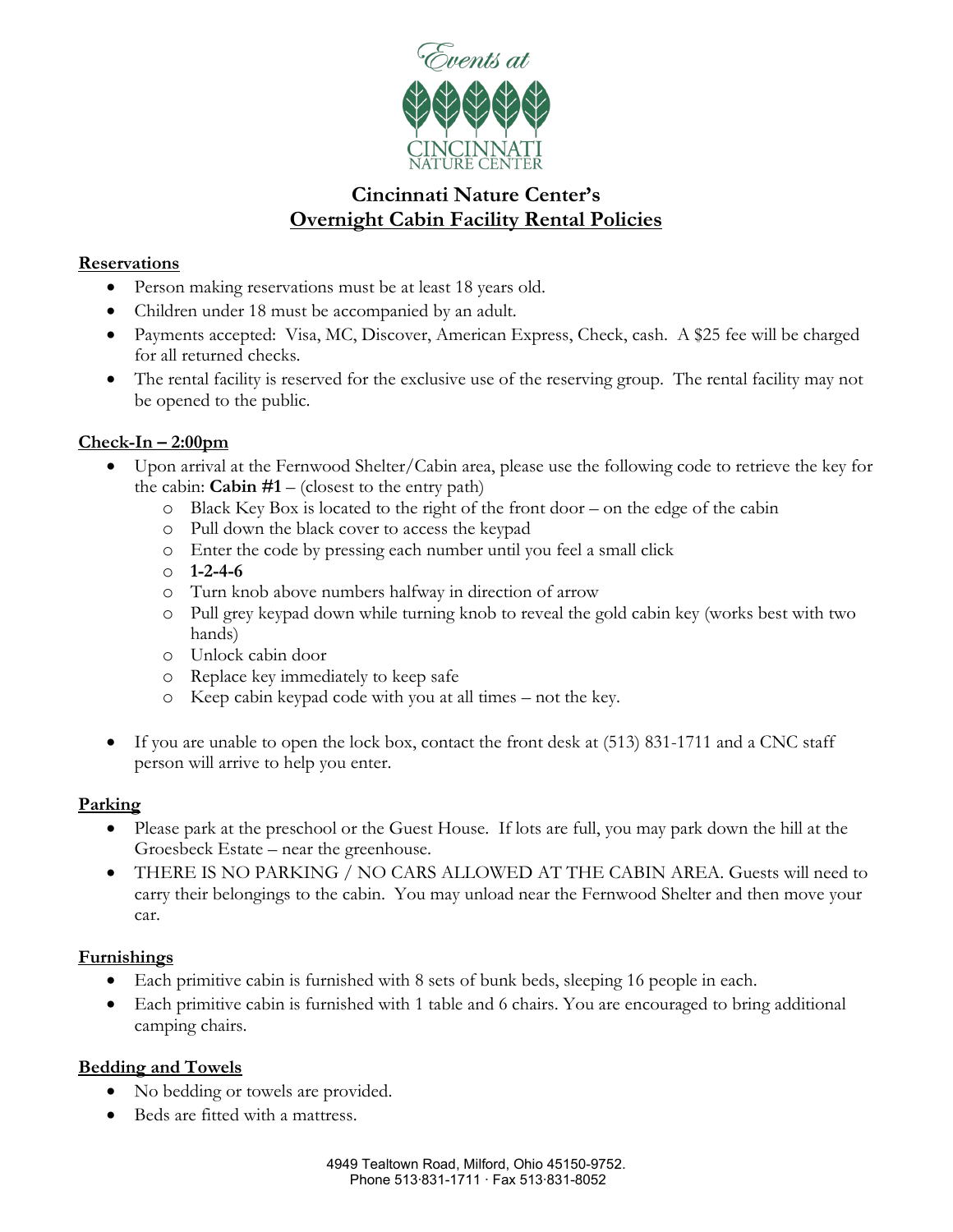## **Bathrooms**

- Restrooms and showers are located at the bathhouse, just a short walk from the cabins.
- The bathhouse has 4 stalls and 5 showers in both the men's and women's sections.

## **Lanterns**

- We will provide you with 3 battery operated LED lanterns.
- There is a light on the outside of the bathhouse.

## **Trash**

- A small trashcan will be in each cabin; however, no food waste shall be emptied into these cans.
- Trash cans at the bathhouse, Guest House and Fernwood Shelter are emptied by CNC on a regular basis.
- Recycling is strongly encouraged, and separate receptacles are provided for recycling.

## **Entry gate at CNC**

• The entry gate is staffed daily from 7:00 am - 8:30 pm. If you leave the property and need to return outside of these operating hours, please use the following code to re-enter: #62219 - You will have 10 seconds to pull through once the gate lifts up.

## **Emergency Contact**

- Between 9:00 am and 5:00 pm, should you have a special need, please call Visitor Services Front Desk, at (513) 831-1711.
- If you need to contact CNC after hours, please contact Tom Vogler at (513) 623-1038.
- **Please call 911 for an emergency that requires immediate assistance from the police, fire department or ambulance**

## **Checkout – 10:00am - Clean-up**

- The Cincinnati Nature Center promotes "green practices" and requests you honor this principle by not using excessive disposable supplies. Make sure all windows and doors are closed before departing and leave the shelter/cabin in same condition it was upon arrival.
- Lock the cabin upon departure and return the cabin key to the lock box

## **Conservation, Fires**

- A fire ring is located at the camp site.
- Firewood is provided.
- A bucket of water must be placed next to the fire ring when in use.
- All fires must be extinguished by 12 am.
- A grate for cooking is provided
- Cutting or chopping trees, limbs and vegetation, collection of natural materials and interfering with wildlife is **strictly prohibited**.
- Hunting, fishing or collecting is not permitted on any of our properties.
- Pond dipping permits for Matt's Pond may be obtained from the Visitor Services Desk.

## **Smoking**

• **CNC is 100% Non-Smoking**. Smoking, e-cigarettes and/or tobacco use is not allowed anywhere on the property.